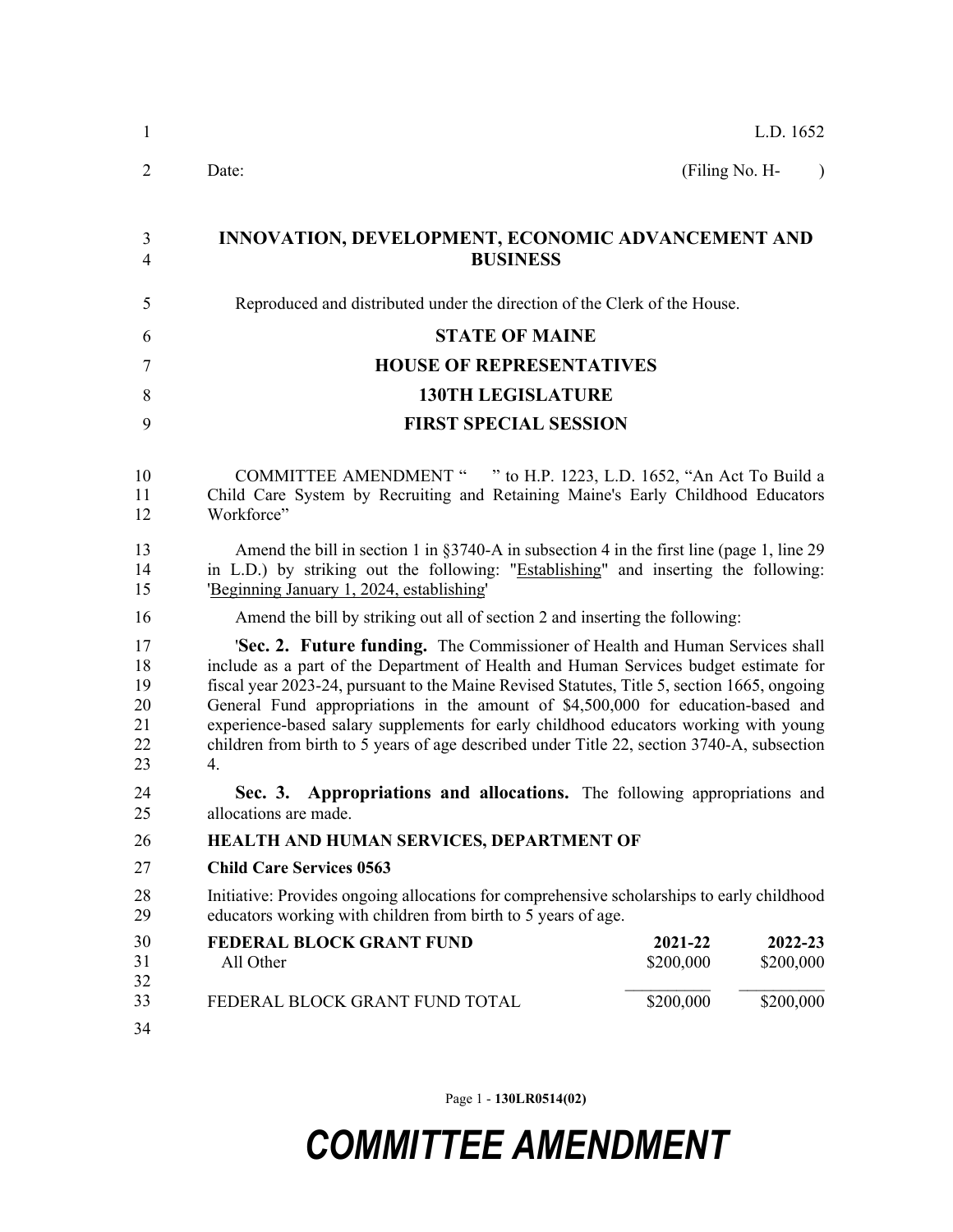COMMITTEE AMENDMENT " " to H.P. 1223, L.D. 1652

| 1<br>$\overline{2}$      | HEALTH AND HUMAN SERVICES,<br><b>DEPARTMENT OF</b>                                                                                                                                                                                                                                                                                                         |                        |                        |  |
|--------------------------|------------------------------------------------------------------------------------------------------------------------------------------------------------------------------------------------------------------------------------------------------------------------------------------------------------------------------------------------------------|------------------------|------------------------|--|
| 3                        | <b>DEPARTMENT TOTALS</b>                                                                                                                                                                                                                                                                                                                                   | 2021-22                | 2022-23                |  |
| $\overline{4}$<br>5<br>6 | <b>FEDERAL BLOCK GRANT FUND</b>                                                                                                                                                                                                                                                                                                                            | \$200,000              | \$200,000              |  |
| 7                        | DEPARTMENT TOTAL - ALL FUNDS                                                                                                                                                                                                                                                                                                                               | \$200,000              | \$200,000              |  |
| 8                        | <b>LABOR, DEPARTMENT OF</b>                                                                                                                                                                                                                                                                                                                                |                        |                        |  |
| 9                        | <b>Employment Services Activity 0852</b>                                                                                                                                                                                                                                                                                                                   |                        |                        |  |
| 10<br>11<br>12<br>13     | Initiative: Provides ongoing funds to expand the apprenticeship program for those working<br>in the field of early childhood child care and education offered by the Maine Roads to<br>Quality Professional Development Network in partnership with the State's higher education<br>system and for the staffing and indirect costs to support the program. |                        |                        |  |
| 14<br>15<br>16           | <b>GENERAL FUND</b><br>All Other                                                                                                                                                                                                                                                                                                                           | 2021-22<br>\$200,000   | 2022-23<br>\$200,000   |  |
| 17<br>18                 | <b>GENERAL FUND TOTAL</b>                                                                                                                                                                                                                                                                                                                                  | \$200,000              | \$200,000              |  |
| 19<br>20<br>21<br>22     | <b>LABOR, DEPARTMENT OF</b><br><b>DEPARTMENT TOTALS</b><br><b>GENERAL FUND</b>                                                                                                                                                                                                                                                                             | 2021-22<br>\$200,000   | 2022-23<br>\$200,000   |  |
| 23<br>24<br>25           | <b>DEPARTMENT TOTAL - ALL FUNDS</b>                                                                                                                                                                                                                                                                                                                        | \$200,000              | \$200,000              |  |
| 26<br>27                 | <b>SECTION TOTALS</b>                                                                                                                                                                                                                                                                                                                                      | 2021-22                | 2022-23                |  |
| 28<br>29<br>30           | <b>GENERAL FUND</b><br>FEDERAL BLOCK GRANT FUND                                                                                                                                                                                                                                                                                                            | \$200,000<br>\$200,000 | \$200,000<br>\$200,000 |  |

**SECTION TOTAL - ALL FUNDS \$400,000 \$400,000** 26 ' 32 31

33 Amend the bill by relettering or renumbering any nonconsecutive Part letter or section 34 number to read consecutively.

## 35 **SUMMARY**

This amendment, which is the majority report of the committee, moves the start date for salary supplements for providers of child care and early childhood educators working with children up to 5 years of age to January 1, 2024 and shifts the funding associated with that initiative to also begin in fiscal year 2023-24. A section is added providing for the future funding of the salary supplements by directing the Commissioner of Health and Human Services to provide, as part of the Department of Health and Human Services budget estimate for fiscal year 2023-24, ongoing appropriations of \$4,500,000 from the 36 37 38 39 40 41 42

Page 2 - **130LR0514(02)**